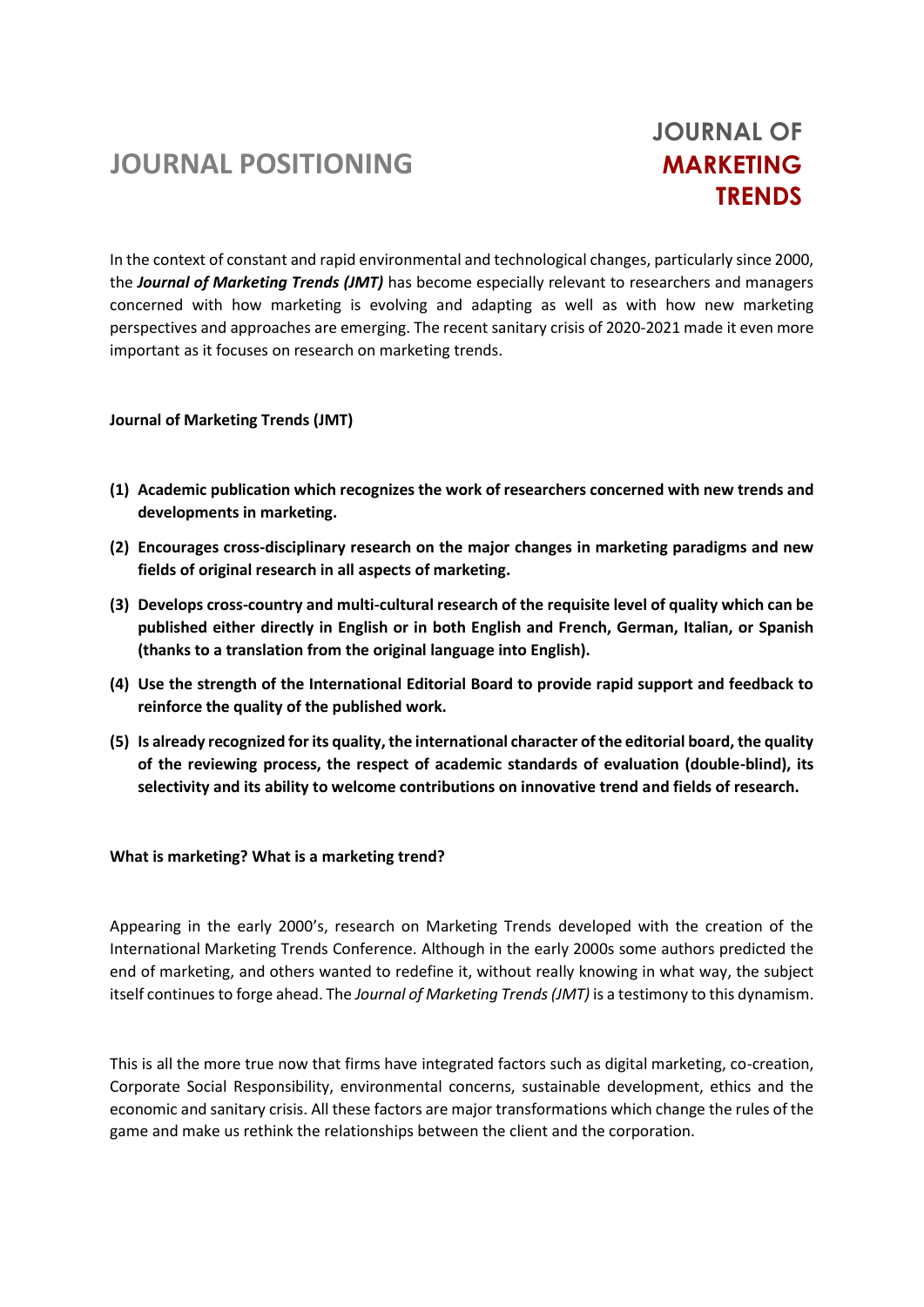The *Journal of Marketing Trends (JMT)* aims to be a focus for scientific debate based upon rigorous research, dealing with the changing marketing paradigm and following the goals it has previously set.

First we need to consider the **epistemological question:** *what is marketing?* What purpose does it serve? Who are the stakeholders? To whom it is addressed? The American Marketing Association, which sets itself as the authority on the subject, has changed its official definition of marketing twice in 70 years (in 2004 and 2007). If one compares these marketing evolutions to those of technological progress (for example aircraft, the internet or mobile phones) over the same period, two changes is not much. Theoretical issues revolving around the mission of marketing, its activities or stakeholders, still need to be dealt with. In a paper some authors suggest reintroducing the word "stakeholder" which was mentioned in 2004 and then dropped in 2007, in the AMA definition. Is this enough? Other researchers consider that the evolution of the concept of marketing derives from our own representation of that concept. Should not we also think about concepts such as value creation and the fields of marketing research or research methods? The *Journal of Marketing Trends (JMT)* aims to support these epistemological approaches.

Secondly we need to consider **another epistemological question:** *what is a marketing trend?* The *Journal of Marketing Trends* addressed a wide range of marketing topics dealing with the evolution of the marketing field, the new trends in marketing and marketing methodologies: marketing management (marketing strategy, digital marketing, brand management, communication, advertising, pricing, , retailing, distribution, sales, consumer behavior, consumer satisfaction, marketing research, etc.). Similarly, special marketing applications come into account such as services, tourism, culture, healthcare, automotive, banking, energy, luxury goods, consumer goods, media, small and mediumsized enterprises, territorial marketing, kids & teens, etc.

#### **Innovation / Novelty**

The *Journal of Marketing Trends* publishes papers across **the entire spectrum of marketing**, which bring **novelty** to marketing theory and practice and innovation in marketing research methods. The *Journal of Marketing Trends* covers a broad spectrum of research approaches from empirical research to conceptual articles and addresses a wide range of marketing topics dealing with:

- (1) The evolution of the marketing field.
- (2) Marketing management (e.g. communications, brand management, digital marketing, pricing, product innovation, retailing…), consumer behavior, special marketing applications (e.g. services, tourism, culture, healthcare…), marketing research, and relationship marketing (i.e. trust, CRM, the development of the transactional and relational approaches in marketing, customer loyalty, customer acquisition…). Another concern of research in marketing involves the duality Consumer Behavior - Marketing Management. Researchers and marketers never share the same point of view on this matter. Some, that would be the researchers, want to explore the intimate and complex mechanisms and are attentive to a scientific conclusion and statistical results, making the reading of their papers arduous for non-professionals. Others, the marketers this time, are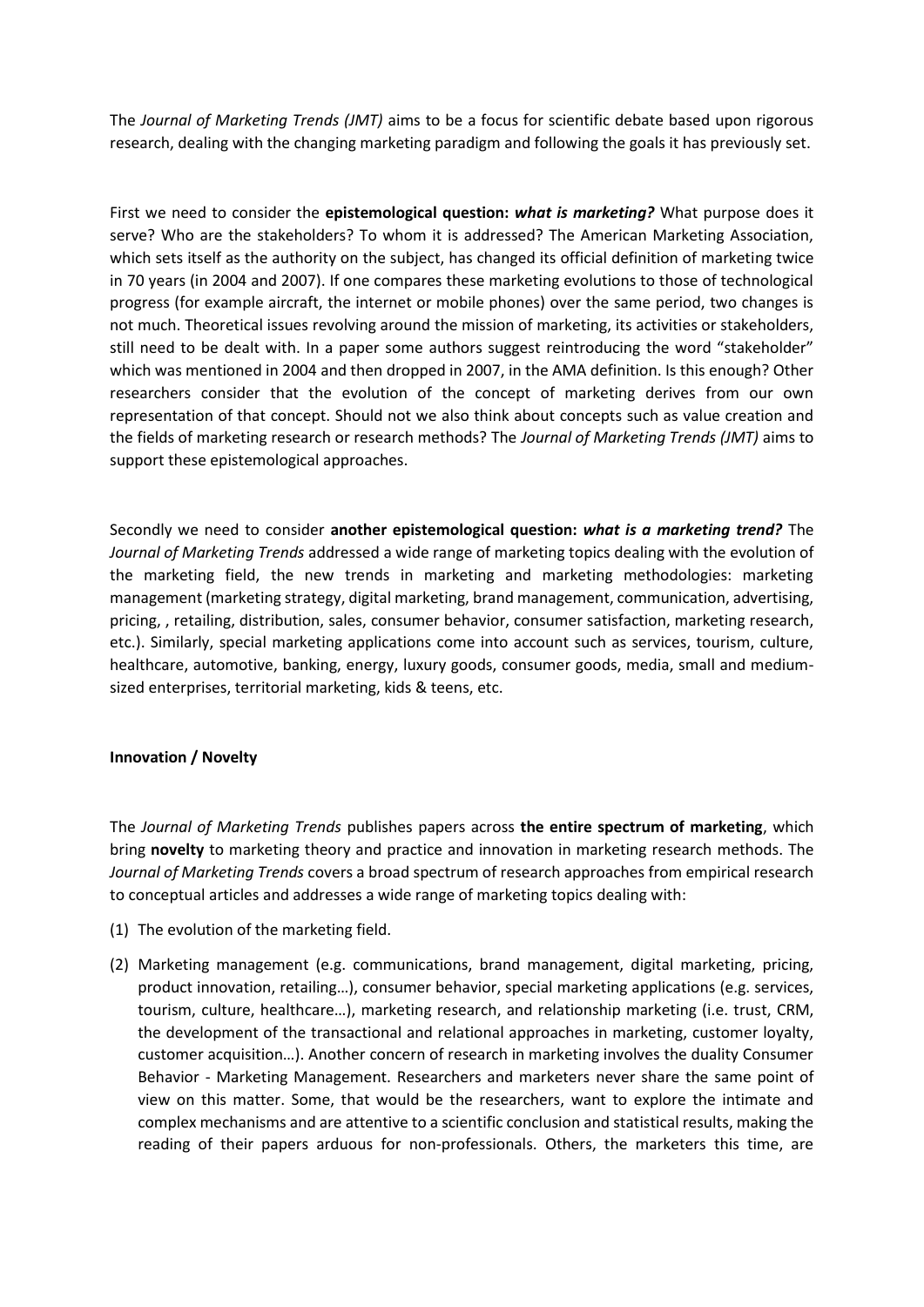sensitive to the main action keys found on the market and are looking for innovations that appeal to them. The *Journal of Marketing Trends (JMT)* publishes papers that meet this dual aspiration

(3) And, as a consequence, the stimulation of innovative work on fields left unexplored.

Publications have the ambition of proposing new and solid views on marketing knowledge !

*JMT* categorized **innovative research in marketing** and the assessment of papers as follows:

- **Leading Novelty / Innovation**: path breaking papers bringing major progress in marketing knowledge / theory; papers with breakthrough innovation in research methods.
- **High Novelty / Innovation:** papers extending the scope and understanding of previous findings in marketing knowledge / theory; papers providing major contributions to research tools and methods.
- **Moderate Novelty / Innovation:** rigorous papers that replicate models in different settings which can be used for further theoretical reviews or empirical generalizations; papers extending the validity of established research instruments.
- **Low Novelty / Innovation:** papers that replicate models rigorously and which contribute to increased confidence in the research methods used but if they are seen as potentially useful for the consolidation of existing knowledge.
- **Little Novelty / No Innovation:** primarily descriptive papers or reviews with little contribution to existing knowledge; papers based upon 'convenience' or unsubstantiated sampling (including the use of students where these are not the relevant sample universe or isolated country examples without justification of the country selection process); papers exhibiting little innovation or insufficient rigor; replications of similar empirical settings. This level of papers is excluded.

Each issue of the *Journal of Marketing Trends (JMT)* develops new ideas, to encourage new research perspectives, and to explore new trends in marketing, seeking to preserve the diversity of different points of view – diversity of marketing topic; of theory and practice (and the links between the two); of cross-industry or cross-country context; and especially of future trends or new thinking in marketing.

The *Journal of Marketing Trends* stimulates multi-country or cross-cultural work and aims to act as an International arena of scientific debate. The International Board of Editors and the local Editorial Boards (eight countries), which includes editors who share diverse research cultures and academic backgrounds, looks for supporting a cross-fertilization of ideas and perspectives. Each issue of the *Journal of Marketing Trends (JMT)* seeks to be the voice of both the richness of countries and academic schools, and the variety of methods of research and topics.

#### **Research Process**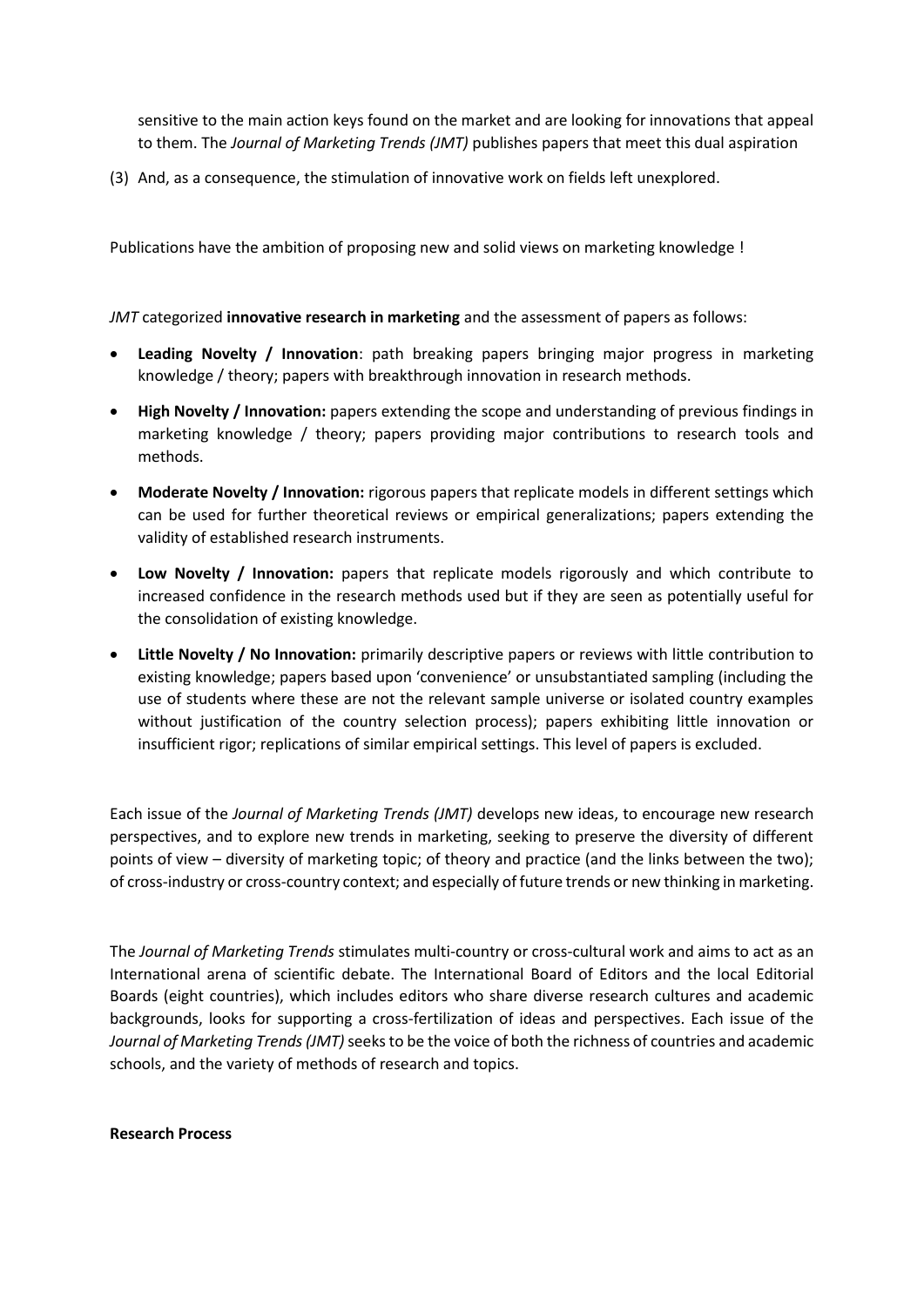Research, and in particular research into marketing trends, can have a strong national cultural dimension. It can depend upon the ways of thinking, the educational paradigms and the respective knowledge of the researchers' countries of origin and location, even if research methodologies are generally seen as universal. Whilst respecting this diversity, the *Journal of Marketing Trends* nevertheless seeks articles which demonstrate a clear validation of findings ("proof") and clear justification of the chosen research methods.

It seeks studies of marketing issues or trends of contemporary, and ideally of international, significance which uses data and theory to address research questions and/or to test research hypotheses whose aim is to discover something of both academic significance and managerial importance. The *JMT* is neutral as to particular research methodologies, although it does give some priority to papers that provide empirical evidence. It seeks to encourage methodological diversity and subscribes to the view that different research methods should be seen as complementary rather than mutually exclusive.

The *Journal of Marketing Trends (JMT)* expects rigor with respect to the supporting evidence or data, appropriate grounding in existing theoretical knowledge and research, and results which can be properly validated. 'Theory' implies both that the paper is positioned with respect to what is already known about the chosen issue from the academic and professional literature and that the findings can be defended as sound because they are well grounded empirically and conceptually and they 'make sense' with regard to existing knowledge and they 'account for' the data.

- The *JMT* does give priority to empirical studies, which can be qualitative, observational or quantitative provided that the chosen methodology is appropriate to the research questions and that sampling issues are appropriately handled.
- The *JMT* encourages papers which are drawn from the relevant target groups, such as consumers, practitioners, brands, or companies rather than 'convenience' sampling (such as students, unless they represent the target population) and for cross-cultural studies, a justification of the chosen countries of study. Relevance as well as rigor is the goal.
- The *JMT* also seeks conceptual papers where these clearly advance marketing knowledge with management implications. Such papers should be appropriately grounded in existing theory, be clearly structured and hopefully lead to new models or new relations between established constructs, and again which have managerial implications.

The *Journal of Marketing Trends (JMT)* expects a clear explanation and justification of the chosen research process. This should include:

- In the introduction, what are the new areas of research or the new trends which are to be studied.
- For the literature review, selected reference to work which is relevant, significant and recent, in addition to the seminal material, as well as the authors' own critical review.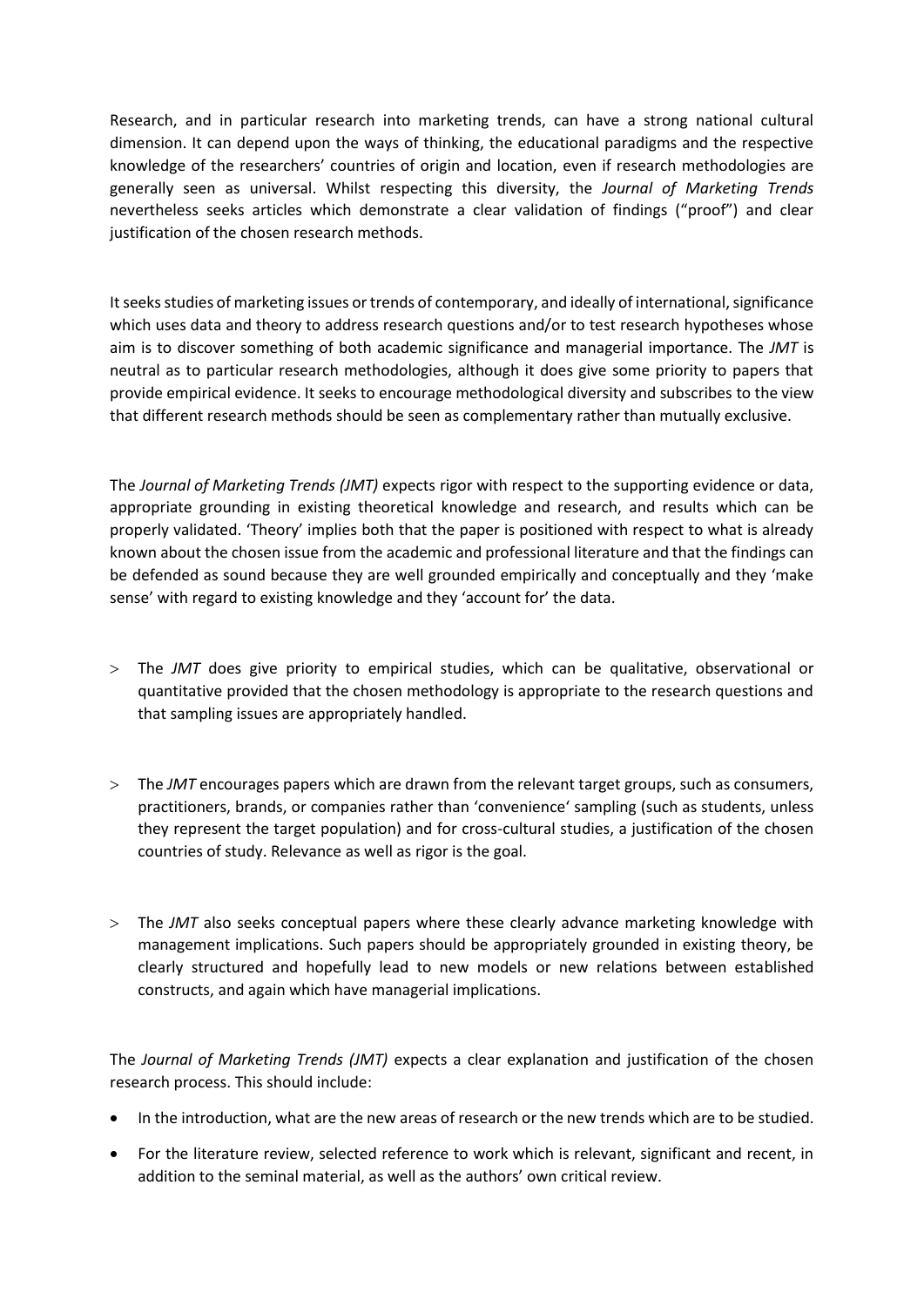- For the methodology, systematic explanation of any hypotheses and their source and a clear justification of the chosen methods, why these are appropriate to the research question when compared to alternative methods
- In the results, discussion and conclusion, a critical evaluation of the findings and how these relate to existing knowledge.
- In the limitations and future research, an honest appraisal of the research constraints and the methodology chosen and a view on how future work could extend into new fields which are relevant.
- For the management implications reference to existing practice and what changes marketing practitioners might make as a result of the research.
- The *Journal of Marketing Trends (JMT)* has as its goal the stimulation and encouragement of academic debate and knowledge about trends in marketing thinking, practice and research methods, especially if international, cross-border or cross-marketing discipline. This can be empirical or conceptual provided that the papers show the appropriate level of validation ("proof"), rigor and relevance.

## **Marketing Trends Papers**

The question which then must be asked is the following: what does differentiate a Marketing Trends paper from another paper? The whole research report is involved.

**First, research objectives are modified.** A Marketing Trends paper aims to develop new ideas, new theoretical and practical research perspectives, to explore new trends in marketing, cross-industry, cross-disciplinary or cross-country context; major changes in marketing paradigms and especially of future trends or new thinking in marketing. Several types of papers are expected: rigorous papers that replicate models in different settings, papers extending the validity of established research instruments, papers extending the scope and understanding of previous findings; papers providing major contributions to research tools and methods, papers with breakthrough innovation in research methods or in marketing knowledge.

**Second, the review of literature shows concepts in a new light.** Only references which are relevant, significant and recent, must be selected, in addition to the seminal material, as well as the authors' own critical review. From an academic perspective, the aim is to conceptualize research, highlight issues and illustrate the different trends of thought and scientific controversies. The managerial dimension is also important to contextualize the research. Through an analysis of non-academic journals and works by professional organizations, papers underline evolutions from the real world of practice and debates on the studied topic.

**Third, scientific demonstration guarantees the diversity of points of view**– diversity of marketing topic; of theory and practice (and the links between the two); of methodology. We subscribe to the